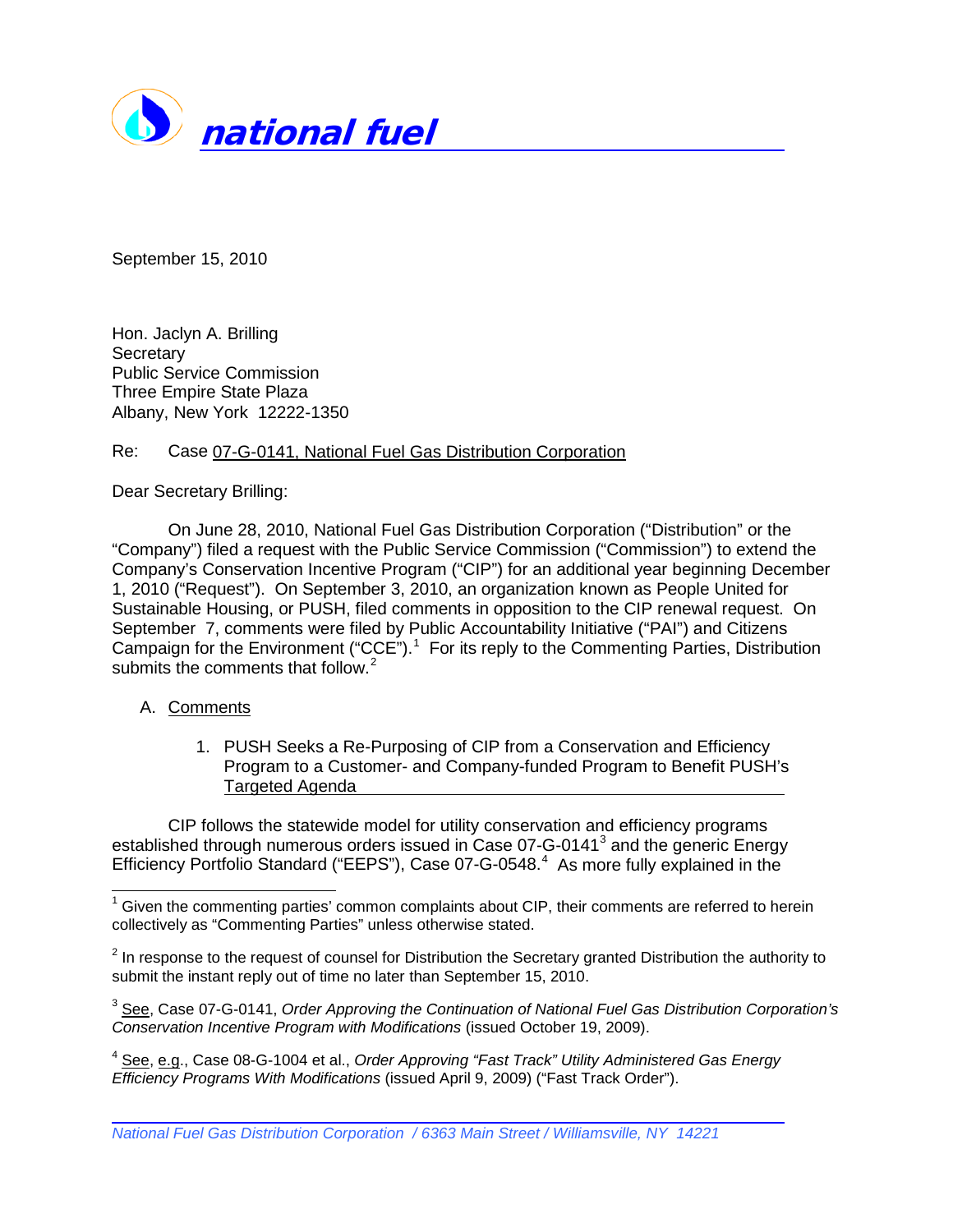Company's Request, CIP was approved by the Commission in 2007. CIP includes a residential appliance rebate program administered by Distribution and a third-party rebate vendor, a lowincome usage reduction program ("LIURP"), and a commercial and industrial customer rebate program. The latter two programs are coordinated by Distribution and administered at the customer level primarily by the New York State Energy Research and Development Authority ("NYSERDA"). CIP also includes an outreach and education program. CIP programs are funded by Distribution's customers through a surcharge included in rates. $5$ 

In 2007, the Commission approved a budget of \$10.8 million for CIP. In 2009, the Commission approved Distribution's request that the budget be decreased to \$10.3 million to reflect the Company's reductions in spending for outreach and education. In its Request for Year 4 of CIP, Distribution is proposing to further reduce the CIP program budget from the current level of \$10.3 million to approximately \$10.1 million, including \$3.4 million allocated to residential appliance rebates, \$1.52 for non-residential rebates, \$1.5 million for outreach and education, and \$2.94 million, or 29 percent of total funding, for the low-income weatherization program.

The allocation of program funding established by the Commission upon the initial approval of CIP was as follows: "We . . . adopt Staff's proposal to apply approximately half the funds to the rebate programs; a quarter to the low-income customer usage reduction program; and, a quarter to outreach and education." Case 07-G-0141, *Order Approving Conservation Incentive Program* (issued September 20, 2007) at 12. Since 2007, the share of program funds allocated for low-income programs has grown to 29 percent because Distribution reduced its spending on customer outreach and education, and therefore total program expense.

Although there are differences in detail, the Commenting Parties have a common request to increase funding for CIP's low-income weatherization program with monies currently dedicated to CIP appliance rebates and customer outreach and education. The Commenting Parties also appear to oppose CIP's current customer funding mechanism and would apparently prefer that the Company pay for CIP programs with its own earnings, or augment customer funds with a charitable donation in an amount equal to the CIP program budget of \$10.3 million.<sup>[6](#page-1-1)</sup> All of the Commenting Parties dislike CIP on the merits and are in agreement that it is (a) too modest with respect to low-income customer benefits; and (b) too generous with respect to all other customers.

<span id="page-1-0"></span><sup>&</sup>lt;sup>5</sup> A sizable and growing piece of the CIP surcharge funds NYSERDA statewide energy efficiency and conservation programs that are not restricted to Distribution's service territory. Although the Commenting Parties opposed the use of customer funds for CIP programs in Distribution's service territory, they did not oppose the use of customer funds for NYSERDA's statewide programs.

<span id="page-1-1"></span> $6$  While the Commenting Parties unambiguously demand a reallocation of CIP spending, it is unclear whether they support ratepayer funding of the weatherization programs they advocate. They are very critical of ratepayer funding of CIP. PUSH implies that the Company should "pay for its own CIP." It has been reported through the media that PUSH wants the Company to "match" the CIP budget "with its own money," and "put three-quarters of the fund into weatherizing low-income homes and put poor people to work at living wages . . . " Rod Watson, "National Fuel clueless about community" *The Buffalo News*, September 9, 2010. *Accord*, PAI Comments at 2, item no. 4. This suggests that PUSH wants both ratepayer funding and the Company "match," for a total of \$20.6 million, dedicated to PUSH's agenda.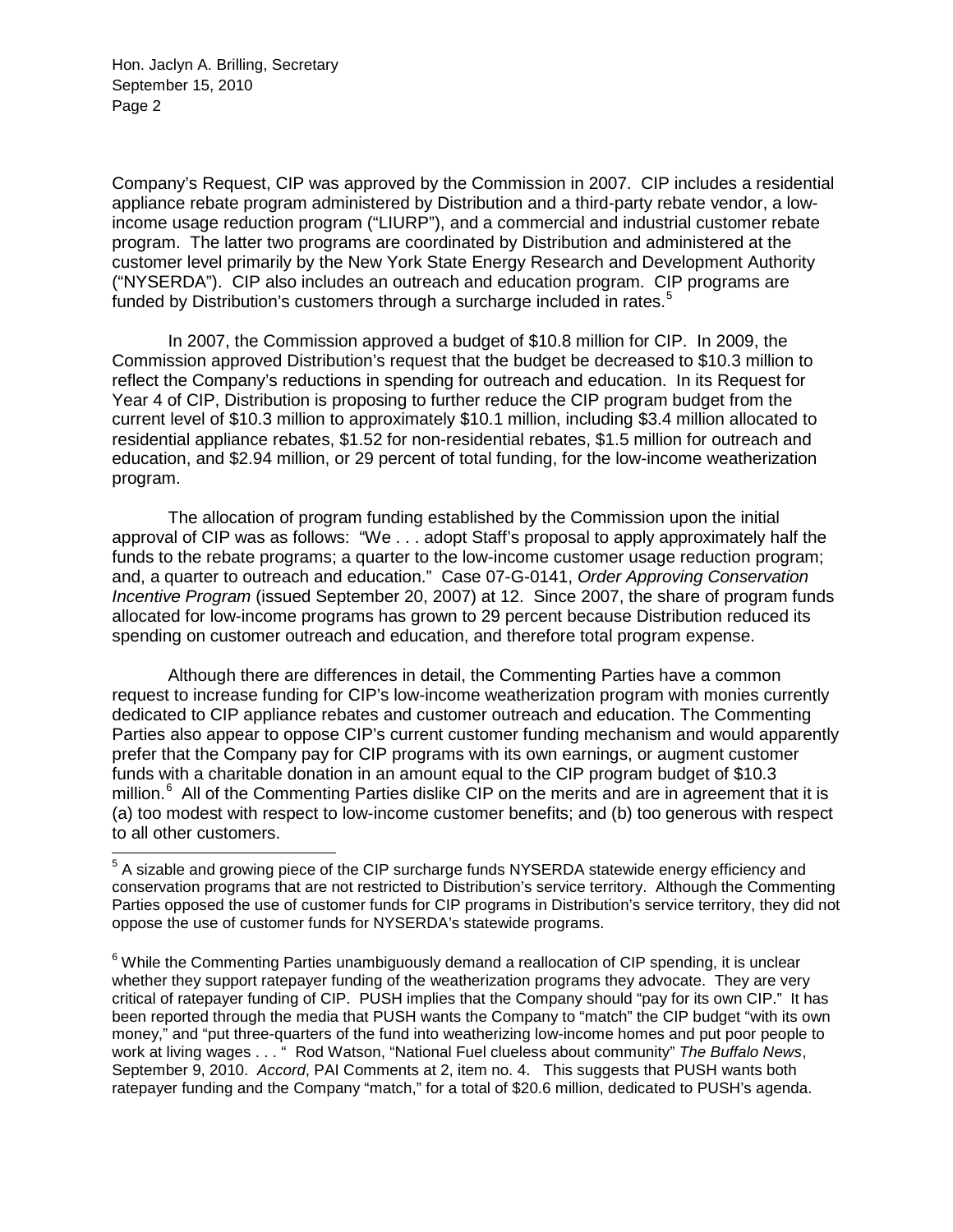The Commenting Parties are requesting a fundamental shift in the focus of CIP from that of a conservation and efficiency program for all customers, to a program that "would include:

- Increased emphasis on weatherization in low-income neighborhoods;
- A requirement that weatherization projects funded through CIP require that contractors train and hire workers from high-poverty census tracts and meet standards for the use of women and minority owned contractors; and
- Stronger integration with other weatherization efforts.

(PUSH Comment at 1-2). These goals go well beyond the scope of CIP and the EEPS programs, and even the Commission's jurisdiction.

While recognizing the importance of funding low-income programs "as part of any efficiency portfolio," the Commission, in 2009, made an explicit decision to withhold additional funding in order to "maintain a policy that favors balance." Case 07-M-0548, *Order Establishing Targets and Standards for Energy Efficiency Programs* (issued May 19, 2009) at 15 ("May 19, 2009 Order).<sup>[7](#page-2-0)</sup> Distribution does not fault the Commenting Parties for their focus on the needs of low-income communities and in the case of PUSH, low-income customers on Buffalo's west side. Distribution disagrees, however, with the Commenting Parties' demands that CIP be changed in such ways as to depart from the Commission's goal of reducing energy usage by customers in *all* neighborhoods, of *all* income levels, throughout Distribution's service territory.

CIP's emphasis on customer rebates reflects the Commission's intent and is one of the EEPS foundational elements. As a result, the Commenting Parties' complaints about the basic architecture of CIP are, by extension, complaints about all gas and electric rebate programs in New York, and not about CIP's performance.

> 2. PUSH Wants to Redistribute CIP Program Benefits from All Customers to Low-Income Customers Regardless of Cost and Effectiveness

PUSH's basic agenda is to allocate most CIP funds to low-income customers, and particularly low-income customers on Buffalo's west side. This is unfair to all customers who are already paying for CIP as well as other assistance programs that Distribution offers and which produce lower bills for low-income customers.

Viewed most favorably to the Commenting Parties, it appears that they are arguing that, on a system-wide basis, the effectiveness of low-income weatherization programs exceeds that of appliance rebates. That is, in order to hold forth in the context of statewide energy conservation and efficiency objectives, the Commenting Parties would need to establish that, dollar for dollar spent, conservation and efficiency gains are higher for low-income weatherization programs than they are for appliance rebate programs. This requires a comparison of program "TRC's", or evaluations of each program's total resource cost, to establish program efficacy.

<span id="page-2-0"></span> $7$  The Commission's decision regarding the proper allocation of funding was not exclusively on the merits. Rather the Commission determined that with the amount of federal stimulus and other funds allocated to home weatherization, now was not the time to increase spending in that area. May 19, 2009 Order at 17.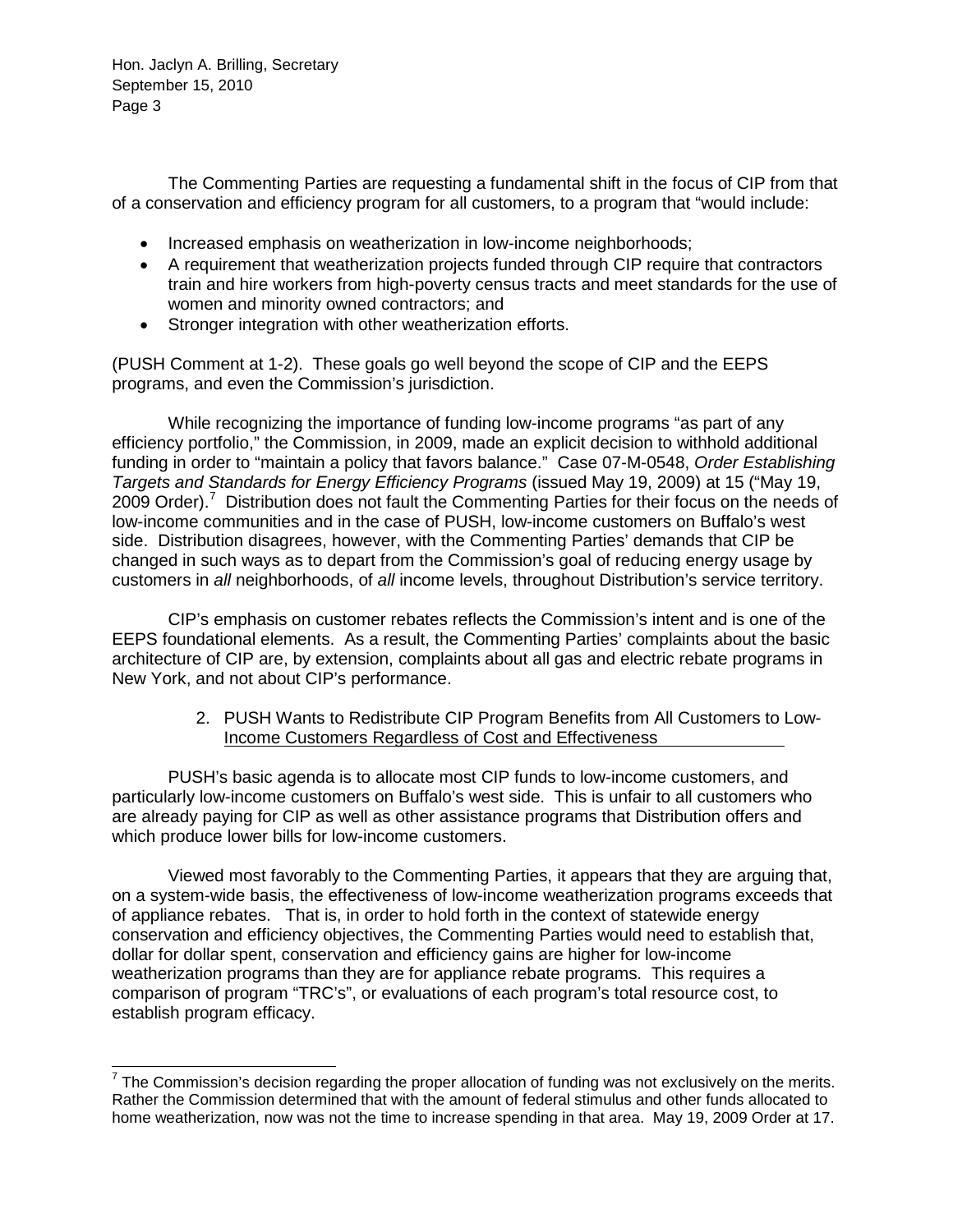In the EEPS proceeding the Commission evaluated the TRC of programs offered through CIP and similar programs across the state. Although measurement and valuation of conservation programs continues apace, so far the data support maintenance of programs offering rebates to retrofit homes and businesses with more efficient appliances. While low income weatherization programs are a Commission priority, they simply do not produce the same return on investment – in terms of financial, energy efficiency, environmental and social returns – as appliance rebate programs. The Commission's decision in 2007 to allocate onequarter of CIP funds to low-income weatherization was supportable then, and is supportable now.

Indeed, the CIP allocation for low-income programs, at twenty-five percent when initiated and at twenty-nine percent today – significantly exceeds the allocation for low-income programs established in EEPS for electric companies. There the Commission articulated a "policy decision that 20% of the residential fast-track programs should be oriented toward low-income customers." Case 07-M-0548, *Order Establishing Energy Efficiency Portfolio Standard and Approving Programs* (issued June 23, 2008) at 40. Although the Commission also said that "the question of whether a definitive target should be established for low-income customers for the EEPS as a whole requires further development," Id., n. 24, that question is reserved for "the next phase of [the EEPS] proceeding," and certainly cannot be answered here.

- 3. PUSH's Other Demands
	- i. PUSH's Request for Mere "Substantive Dialogue" is Not Credible

PUSH states that is attempting "to engage National Fuel in a productive dialogue." Its conduct since it launched its campaign against the Company cannot be fairly characterized that way. Instead, PUSH has used public protests and media campaigns as a platform for its increasing demands on the Company to underwrite PUSH's agenda with customer funds, through the re-allocation of CIP program funding, and company funds, with a \$10 million charitable contribution. The Commenting Parties' comments in opposition to CIP are the latest round of PUSH's continuing efforts to advance its agenda ahead of the interests of all customers, regardless of location or income level, throughout Distribution's service territory.<sup>[8](#page-3-0)</sup>

> ii. PUSH's Request to Suspend CIP Would Harm Program Performance and Jeopardize Contractor Jobs

The Commenting Parties' request to stay the implementation of CIP pending Distribution's being directed to engage in "substantive dialogue" with PUSH should be rejected. Not only is the request to engage in "substantive dialogue" unduly vague, the resulting delay in CIP program benefits would not serve the public interest. The Company has established a consistent and workable infrastructure enabling vendors and contractors to provide CIP services to customers. Suspending CIP would undoubtedly result in project delays and cancellations, jeopardizing contractor employee jobs. Suspension would also cause other unnecessary and undue burdens on the Company, participating vendors and contractors, and customers seeking to install energy efficiency measures to reduce their energy usage.

<span id="page-3-0"></span><sup>&</sup>lt;sup>8</sup> PUSH is located on Buffalo's west side and focuses its activities there. Not until PUSH filed its comments in this proceeding and enlisted the assistance of the CCE and PAI did PUSH purport to broaden its focus to include low-income customers in other neighborhoods.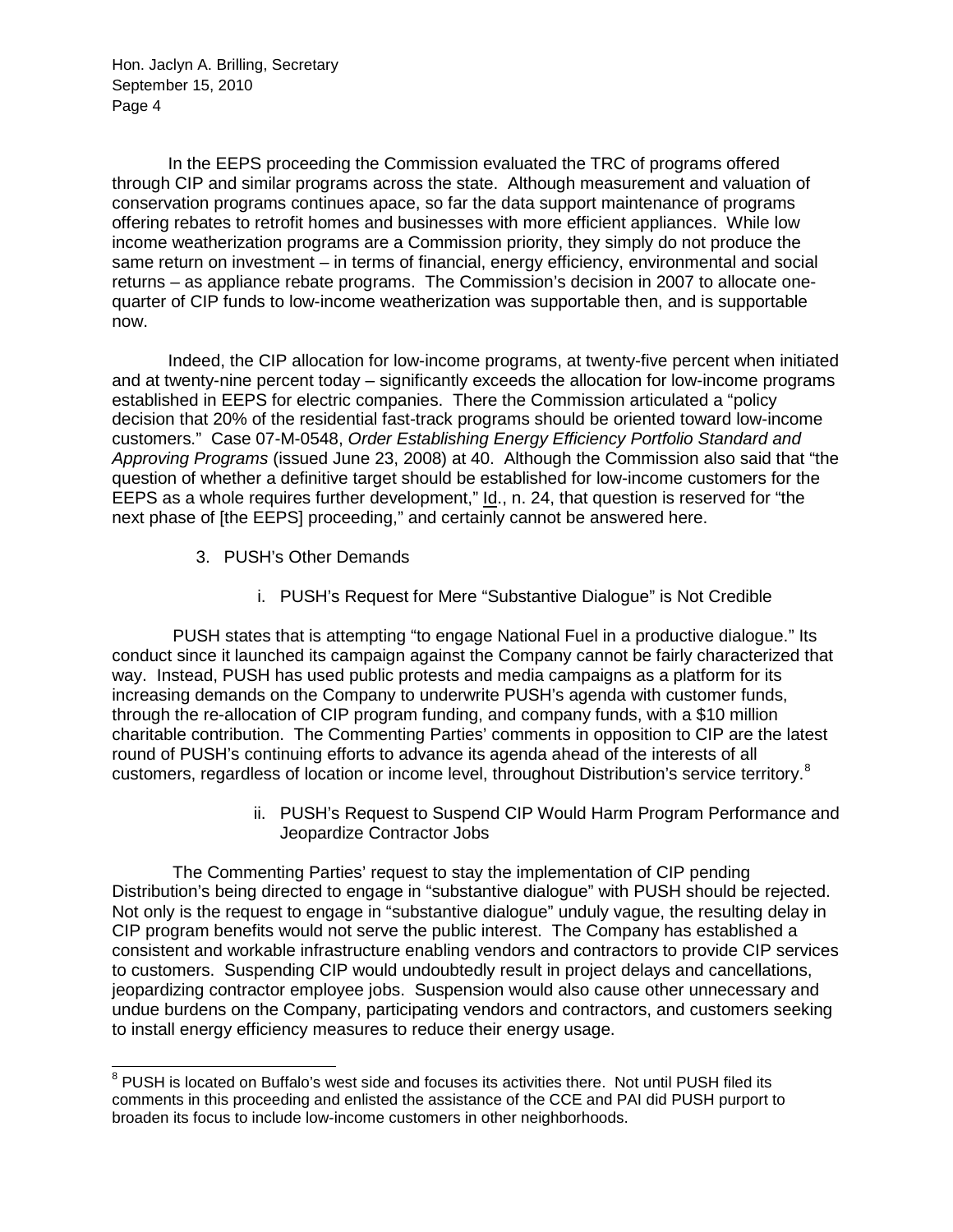## iii. PUSH's Request for a Public Hearing Lacks Merit and Should be Rejected

PUSH's request for a public hearing "to facilitate community dialogue" should also be rejected. The balance of CIP funding was established by the Commission as part of a public process, and the current proceeding meets public notice requirements under the State Administrative Procedure Act and Commission rules. Accordingly, a public hearing is not necessary to inform the Commission's decision. Moreover, PUSH's record with Distribution suggests, strongly, that it seeks a hearing not to "facilitate . . . dialogue," but to organize public opposition in an arena that bears the imprimatur of the state. PUSH's issues regarding the allocation of program benefits were addressed on the merits in the EEPS proceeding. Granting a hearing to address matters that have already been addressed serves no valid purpose.

## B. Specific Remarks

Although the Commenting Parties broadly condemn CIP, PAI submitted a list of eight specific "issues" to support its case. They are, together with Distribution's response, as follows:

- 1. *PAI claims that CIP is funded with a "hidden tax."* CIP is funded through a surcharge included in customer rates. CIP funding was approved by the Commission in a public proceeding and is identical in method to conservation and efficiency surcharges applied by every utility in New York. The CIP surcharge in practical application is no different than the system benefits charge ("SBC") included in other electric and gas utilities' rates.
- 2. *PAI claims that CIP is one of two hidden "conservation taxes" in the delivery adjustment charge.* Distribution's RDM was approved by the Commission and is consistent with Commission policy to remove rate design disincentives to conservation. It is an established ratemaking tool supported by regulators and environmental advocates and used in multiple jurisdictions.
- 3. *PAI claims that CIP fails to address the needs of low-income customers in Buffalo.* PAI's argument about the proportion of CIP spending on LIURP is addressed above. Like PUSH, PAI wants CIP funding for rebates, which primarily benefit middle-income homeowners, to be reallocated to low-income programs. PAI's request is inconsistent with the EEPS model and lacks any demonstration that weatherization is more effective than rebates, or that rebates are not an effective conservation tool.
- 4. *PAI claims that Taxpayers are already footing the bill for "National Fuel's failure to fund low-income conservation efforts."* Distribution has not failed to fund lowincome conservation efforts. In fact, Distribution is paying more than what the Commission has found to be an appropriate level of such efforts. HEAP pays the gas bill for thousands of customers, and Distribution will continue to facilitate HEAP funding, on behalf of its customers, to keep homes heated.
- 5. *PAI claims that "Customers should not be charged for National Fuel's public relations effort."* CIP outreach and education is not used for public relations. It is designed to reduce customer usage. Public education is proven means of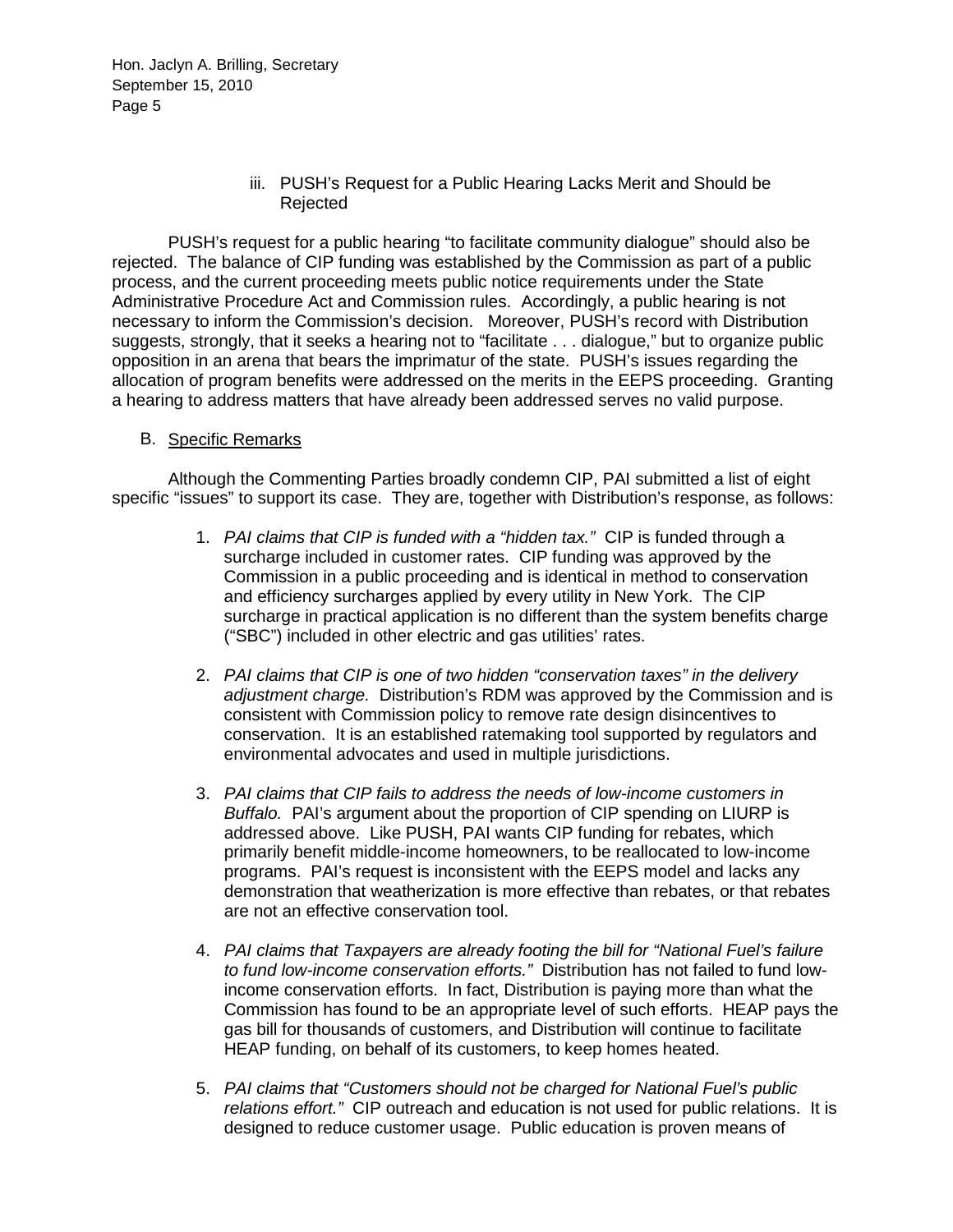> changing consumer behavior regarding energy usage. Surveys continue to show that customers respond to conservation messages when the utility is the messenger.<sup>[9](#page-5-0)</sup> Even though outreach and education is an important component of CIP, the need for it has decreased since program inception. In 2007 the Commission approved a CIP outreach and education budget of \$2.94 million. Since then, Distribution has reduced the budget in each successive year, to \$1.5 million proposed for CIP Year 4 to reflect the fact that the message has already "gotten out" and now needs only to be reinforced. Savings from reduced expenditures on outreach and education flow back to customers by reducing the CIP surcharge.

- 6. *PAI claims that CIP weatherization costs per home are too low*. LIURP is administered by NYSERDA through its existing, and established, EmPower program. Per-house costs average \$3200. PAI believes that more should be spent, but does not identify how much more. Distribution does not oppose PAI's request for more information or reject the possibility that more might be done. LIURP's performance is evaluated by Distribution and NYSERDA on a continuing basis. If improvements are indicated, efforts will be made to see that they be undertaken.
- 7. *PAI claims that low*-*income outreach efforts are underfunded*. Distribution is reviewing PAI's claim that the Company has underspent funding for low-income outreach and education. Whether there is a benefit to spending more money on outreach and education, however, is debatable, given that there is a backlog of pending low-income weatherization projects Nevertheless, the Company is exploring this matter.
- 8. *PAI claims that the low*-*income weatherization program fails to leverage existing weatherization funds.* LIURP is administered by NYSERDA through its EmPower program, as noted above. To Distribution's knowledge, NYSERDA also coordinates federal stimulus programs through its network of contractors, state agencies and authorities, and other utilities. Distribution is currently involved in discussions with other providers of low-income housing services to improve coordination of projects. There certainly is no reason why further coordination should not be explored.

# C. Conclusion

Although the Commenting Parties are pursuing a community service agenda, their demands go beyond the scope of the instant proceeding and what is reasonably achievable through CIP. The Company's Request to extend CIP another year is consistent with the Commission's prior orders relating to CIP, and the Commission's orders and directives in the EEPS. The Commenting Parties' demands regarding the balance of program funding for CIP is contrary to the Commission's pronouncements regarding the "balanced portfolio" approach adopted in EEPS, and in orders approving CIP. For all of these reasons, the Commenting

<span id="page-5-0"></span><sup>&</sup>lt;sup>9</sup> Customers participating in Company surveys have consistently valued the Company high as an important and effective source of energy efficiency information.